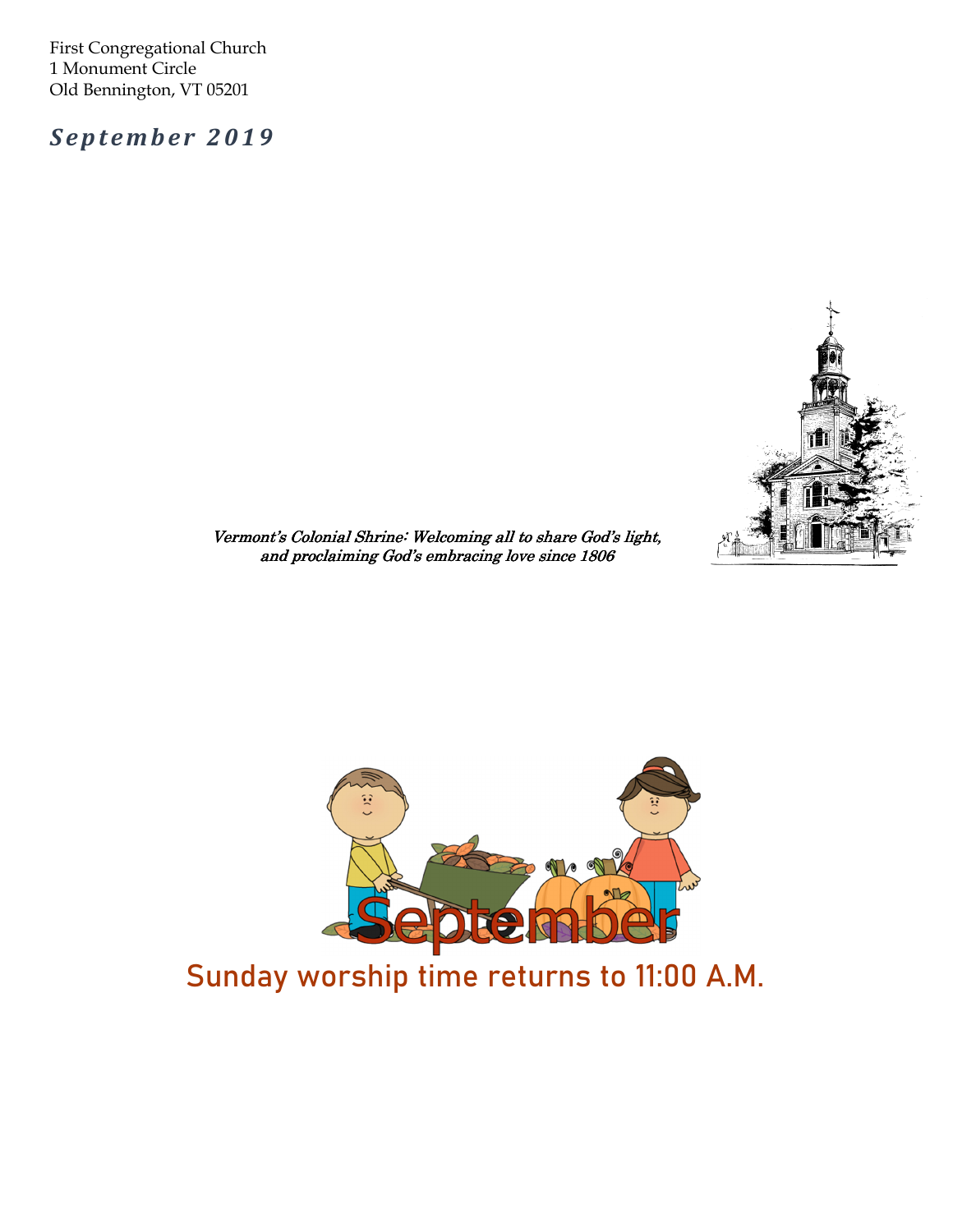

The Lantern

Newsletter of the First Congregational Church

(Old First Church)

#### September 2019

#### **FROM THE MINISTER**

September has begun and we are on the 11 a.m. worship schedule again. Summer sped by and the effect was amplified by plenty going on here at the church. We began a Tuesday Bible study which has had a great response. Anyone is welcome to join in at any point. This month we are in the midst of the Book of Acts and will finish that and proceed to Paul's letters as fall comes upon us. Jen Daks is leading an interesting course on the Hebrew roots of Christianity, you will find details of that elsewhere but I must tell you that the group has pretty much reached it limit of 20 persons. As it is said, a good problem to have.

We're looking forward to the return of the choir in Sunday worship after the summer break and there will be other chances for fellowship and service in the coming months. Anastasia Gauthier has undertaken a number of projects and it's never out of line to check in with her and see how you might help there. After Easter this spring in a sermon I mildly challenged us to look around, pick up a project or see a need and know that it was in you, and this church, to respond. It seems many have…and how good it is to report that the church has been active and humming all summer! Usually I commend our guide program in the September newsletter; see how much there is before we even give thanks for their continued great work.

Finally, the trustees have be quite busy as well. In June, having received a Sincerbeaux Grant from the Preservation Trust of Vermont, we engaged Mark Wesner of Keefe and Wesner, Architects to complete a survey and needs analysis of our meetinghouse. The report is in and the trustees are busy digesting its recommendations and priorities. It is available to anyone by contacting the church office and makes good reading. One frequent concern has been our roof, and based on a detailed inspection of the roof by a drone which took many up close photos that someone with a camera in hand would never attempt, the need for significant repairs appears manageable—not inexpensive—but certainly a bit less than feared. On the other hand, there is a long list of things to do to keep our building (and buildings) in good order which require time, money and commitment.

To go with the above work, the trustees and others are beginning to set sights on our financial base with regard to these needs. We have done so much, and we do so much, for our faith, for ourselves and each other, for the larger neighborhood and beyond, that we need to ensure good work continues. We witness to what the spirit means—in God's love and our sense of what is good—and that witness is worth our effort. Invite a friend, or speak up the church, in the coming weeks as a new season gets underway!

- Rev. Ken Clarke

#### **ADULT EDUCATION OPPORTUNITIES**

The Tuesday afternoon *Bible Study* group continues to meet at the Barn at 4:15 PM unless otherwise noted. All are welcome!

*The Jewish Roots of Christianity*  Adult Education Lecture series given by Jennifer Daks Lehman scholar - Hebrew College, Boston

#### **12:30 p.m. – 3:00 p.m. at the Barn**

Tues., September 17<sup>th</sup> (4:30-7 PM) "Turning Back to G-d" (Teshuva)

> October 13<sup>th</sup> "The Fourth Commandment" (The Sabbath Day)

November 10<sup>th</sup> "The Old Testament" (The Hebrew Bible - The Torah)

December 8<sup>th</sup> "Light in the Darkness" (Christmas and Chanukah)

1 Monument Circle, Old Bennington, Vermont 05201 www.oldfirstchurchbenn.org ● office@oldfirst.comcastbiz.net ● (802) 447-1223 Kenneth A. Clarke, Minister Don Miller, Moderator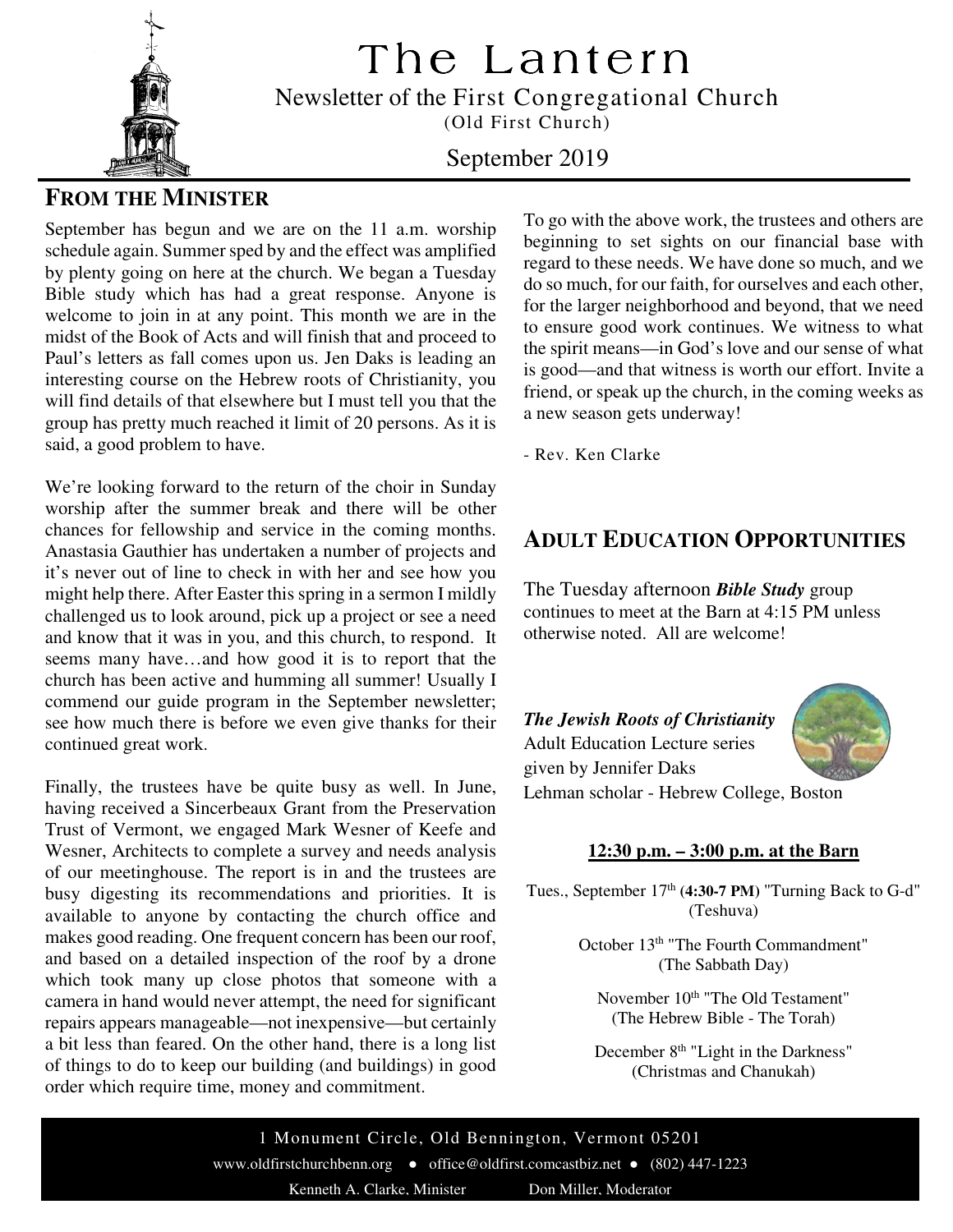### **OPEN CHURCH**

"BE AN OPENER OF DOORS…"

― Ralph Waldo Emerson

Sharing our historic building, telling the story of the church and highlighting the importance of those buried in the cemetery is a gift we give to all who walk through the door.

Based on information gathered from the "Daily Sheets" our docents fill out we can report that visitor numbers are up compared to this time last year as are donations and sales. We appreciate the effort of our docents in keeping accurate records, knowing full well it can be difficult at times when things get busy!

And speaking of busy… our busy fall foliage season is nearly upon us and we need help, especially on the weekends! If you are interested in joining the Open Church team we would like to hear from you. Contact Betsy Ehrenfreund or the church office.

### **CHOIR REHEARSALS**

Choir rehearsals resume on Sunday morning, September 8. Our rehearsals start at 9:45 a.m. in the choir loft. If you are interested in singing with us, please come to the rehearsal and we will find a place for you!

#### **WOMEN'S BOOK GROUP**

September 19, 6:30 PM in the church Parlor. If you would like to join the Women's Book Group or would The Women's Book Group's organizational meeting to select the 2019/2020 book list will take place on like more info, speak with Wendy Schmitt.

#### **FREE SUNDAY SUPPER**

Our church hosts the Free Sunday Supper at Second Congo Church on September 8. Thank you to Bill Hartz, Dave Pilachowski and Larry & Pat Ross for agreeing to host and to those who have signed up to provide food for the dinner.

### **THANK YOU**

Marsha and Dave are truly touched and humbled by the outpouring of love, prayers and ongoing support from our church after our sudden health challenges this summer. The phone calls, cards, visits and food deliveries were appreciated beyond words. Thank you! We are so blessed to be part of such a precious church family. God's blessing to all of you.

### **LECTURE SERIES AT OLD FIRST**

The Old First Church Summer lecture series concludes with a final program on Wed., Sept. 18, at 1 PM "*Folklore, Fact or Fiction*" presented by Robert Tegart, will explore legends, stories and myths regarding the early history of Bennington. Using accounts found in various local histories, some legends will be analyzed to determine if they are indeed fact, fiction or myth. Did Samuel Robinson really get lost and stumble upon Bennington? Was there a horse race by the original settlers to claim land? There is no charge to attend and the lectures are open to all. It will be free and open to the public.

### **MOMMY AND ME YOGA:**

Mommy and Me Yoga: Join us on Thursday nights at the Barn (Monument Circle), 6–7pm for Mommy and Me Yoga and mindful meditation (or Grandma and me/auntie and me). Sam Strubel (yoga teacher and N. Bennington School Elementary teacher) will lead an open forum of mommy and me yoga for kids ages newborn to 6 and any age for adults. The cost is \$10 per mommy and me. After 45 minutes the group will take a 5 minute break to let kiddos get a snack and change into jammies. Then we will listen to music and read a poem or reflective reading from our Lenten devotional booklet.

### **CHURCH CALENDAR UPCOMING EVENTS & MEETINGS**

- **Choir rehearsal** resumes on Sunday mornings, 9:45 AM starting on Sept. 8
- **Deacons** will meet next on Tuesday, Sept. 10, 4PM at the Barn.
- **Trustees** will meet next on Tuesday, Sept. 10, 5:30 PM at the Barn.
- The **Council** will meet next on Tuesday, Sept. 24 at 5 PM at the Barn.
- The **Women's Book Group** meets on the Third Thursday of every month at 6:30 PM at various participant's homes. Organizational meeting will be held on Sept. 19, 6:30 PM in the church Parlor.
- The next Church luncheon (**Harvest Meal**) will be held on Oct. 20 following worship
- **Stewardship Sunday** tentatively scheduled on Nov. 10
- **Hanging of the Greens Day** is scheduled for Dec. 8
- The **Candlelight Service of Lessons and Carols** is scheduled for Sunday, Dec. 15, 7 PM
- **Christmas Eve Service** is scheduled for Tuesday, Dec. 24, 5 PM